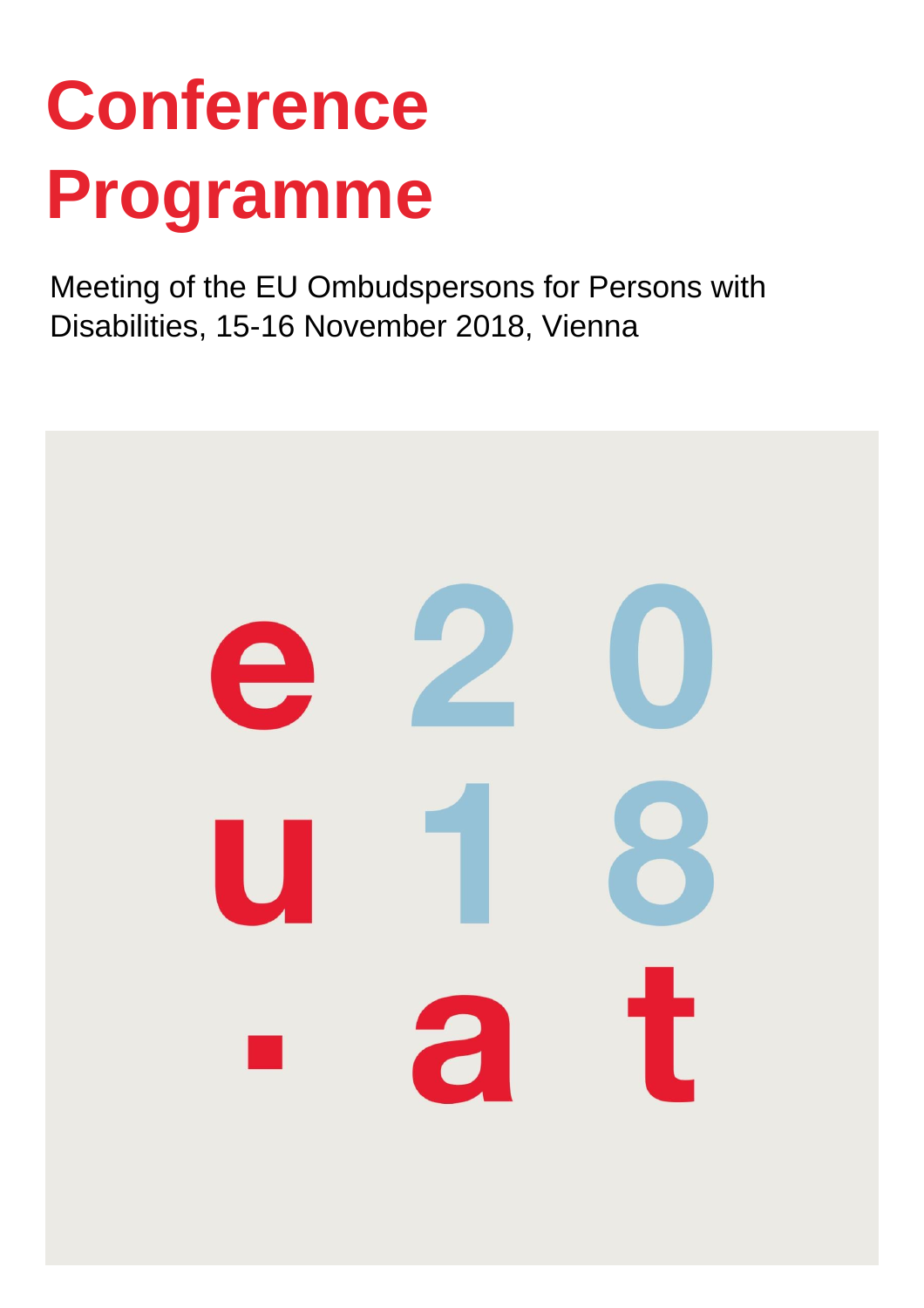## **Programme**

### **November, 15th**

| 09:30 | <b>Opening: Minister for Social Affairs Ms. Beate</b>   |
|-------|---------------------------------------------------------|
|       | Hartinger-Klein and Disability Ombudsman Mr.            |
|       | Hansjoerg Hofer                                         |
| 09:50 | <b>Supported Employment in Austria; Mr. Markus</b>      |
|       | Neuherz (dabei Austria)                                 |
| 10:00 | <b>Youth Coaching; Ms. Vera Sokol (ARGE Juco Tirol)</b> |
| 10:10 | <b>Questions from the Audience</b>                      |
| 10:25 | <b>Coffee break</b>                                     |
| 10:40 | <b>Working towards inclusive labour markets; Ms.</b>    |
|       | Martha Stickings (F.R.A.)                               |
| 11:05 | Inclusion of persons with disabilities in the EU        |
|       | labour market: a human rights priority; Mr. Rodolfo     |
|       | Cattani (EDF)                                           |
| 11:30 | Promotion of employment for persons with                |
|       | disabilities in the Netherlands; Mr. Dick Houtzager     |
|       | (NED)                                                   |
| 11:55 | <b>TBA</b> ; TBA (BEL)                                  |
| 12:20 | <b>Summary by Ms. Petra Plicka</b>                      |
| 12:30 | <b>Lunch break</b>                                      |
| 13:35 | <b>Employment for Persons with Disabilities; Ms.</b>    |
|       | Anete Ilves (LAT)                                       |
| 14:00 | The Finish Non-Discrimination Ombudsman; Ms.            |
|       | Kirsi Pimiä (FIN)                                       |
| 14:25 | Reasonable Accommodation; Ms. Fabienne Jegu             |
|       | (FRA)                                                   |
| 14:50 | <b>Summary by Ms. Petra Plicka</b>                      |
| 14:55 | <b>Coffee break</b>                                     |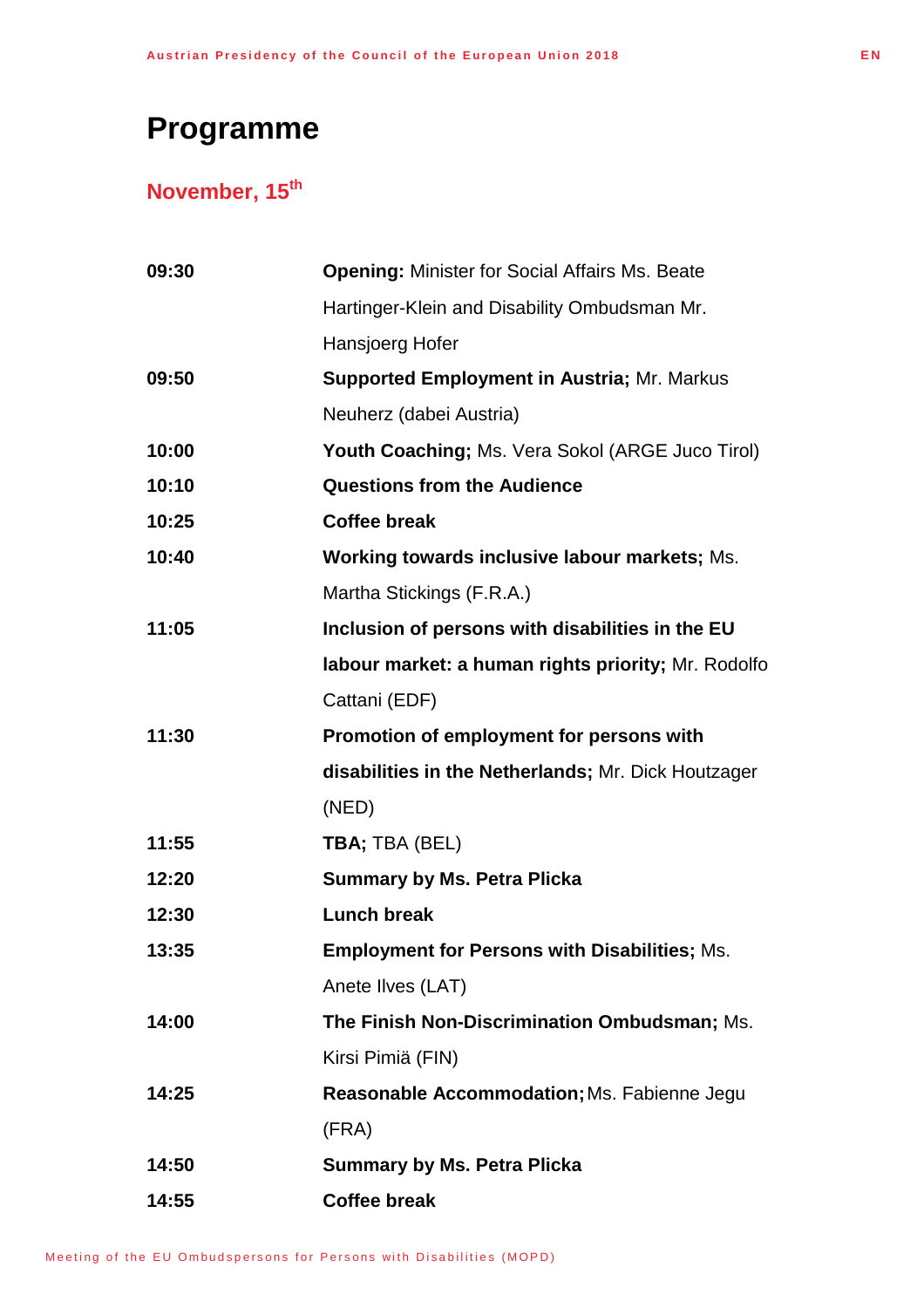| 15:15 | <b>Working groups</b>                     |
|-------|-------------------------------------------|
| 16:00 | <b>Presentation of outcomes</b>           |
| 16:30 | End                                       |
| 17:45 | <b>Bus to Hietzing; Evening Programme</b> |

#### **Evening Programme:**

| 18:30 | Guided tour of Schönbrunn Palace          |
|-------|-------------------------------------------|
| 19:30 | <b>Bus transfer to the restaurant</b>     |
| 19:45 | Dinner at the restaurant "Maria Theresia" |